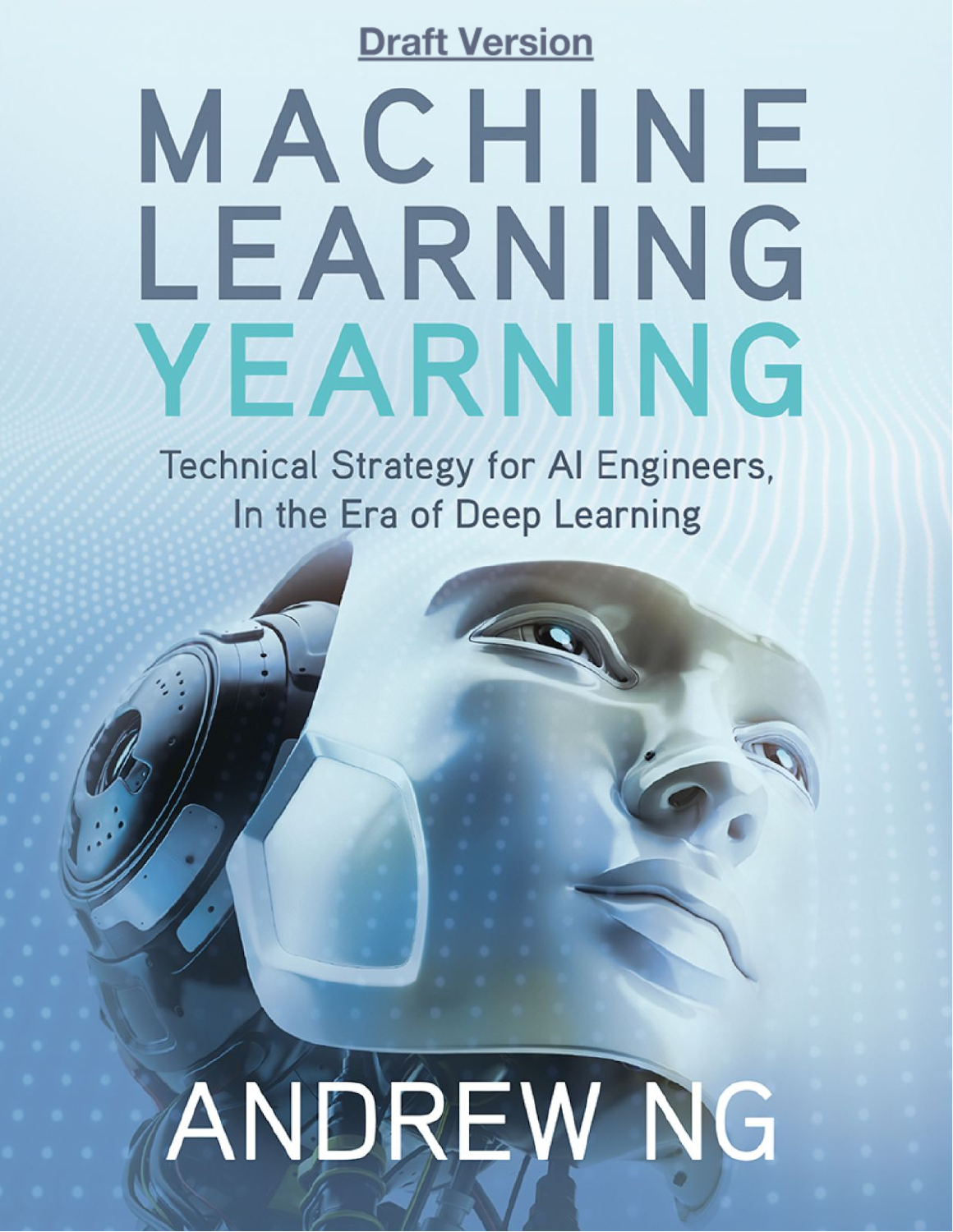

## deeplearning.ai

Machine Learning Yearning is a deeplearning.ai project.

© 2018 Andrew Ng. All Rights Reserved.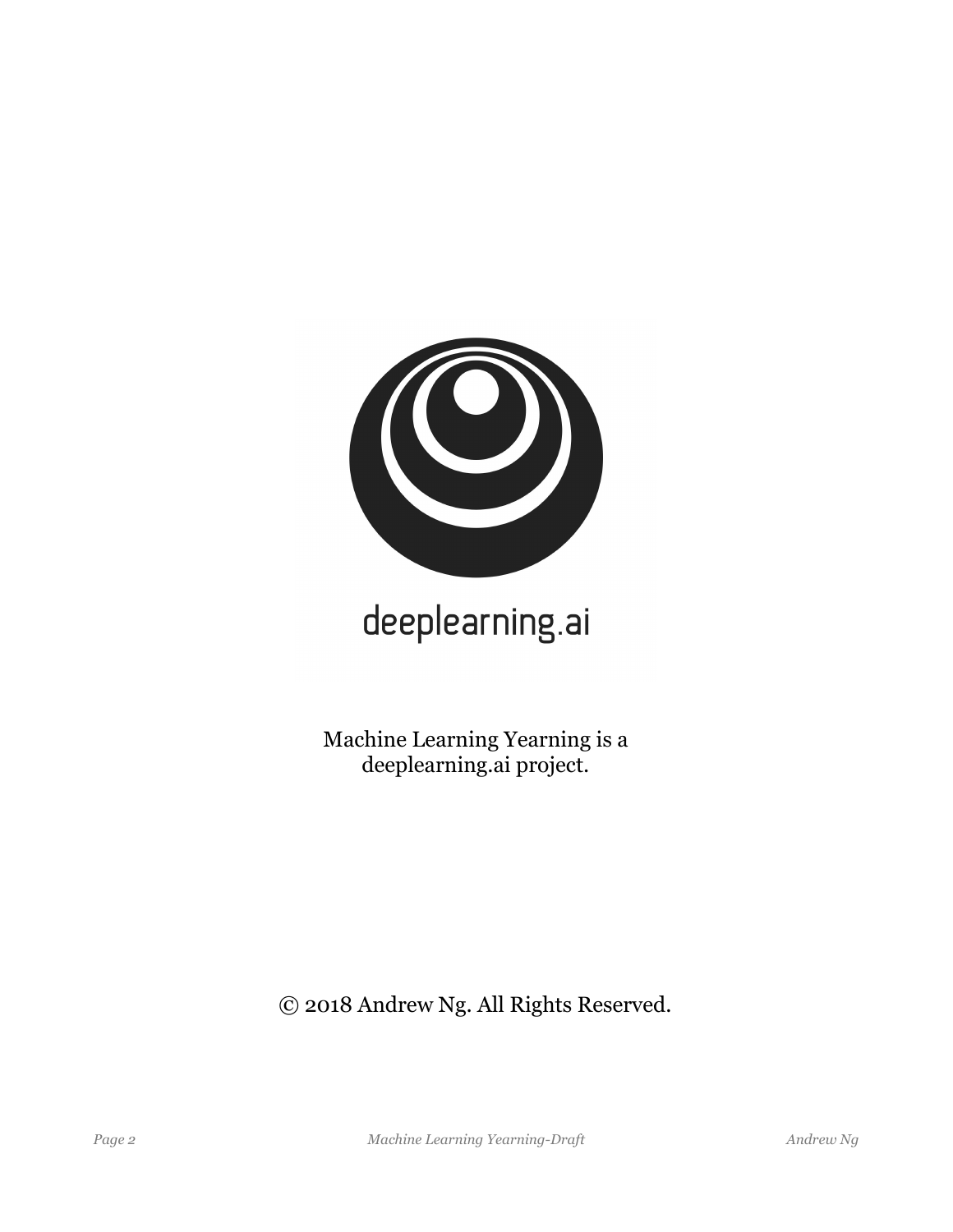## 31 Interpreting learning curves: Other cases

Consider this learning curve:



Does this plot indicate high bias, high variance, or both?

The blue training error curve is relatively low, and the red dev error curve is much higher than the blue training error. Thus, the bias is small, but the variance is large. Adding more training data will probably help close the gap between dev error and training error.

Now, consider this:



This time, the training error is large, as it is much higher than the desired level of performance. The dev error is also much larger than the training error. Thus, you have significant bias and significant variance. You will have to find a way to reduce both bias and variance in your algorithm.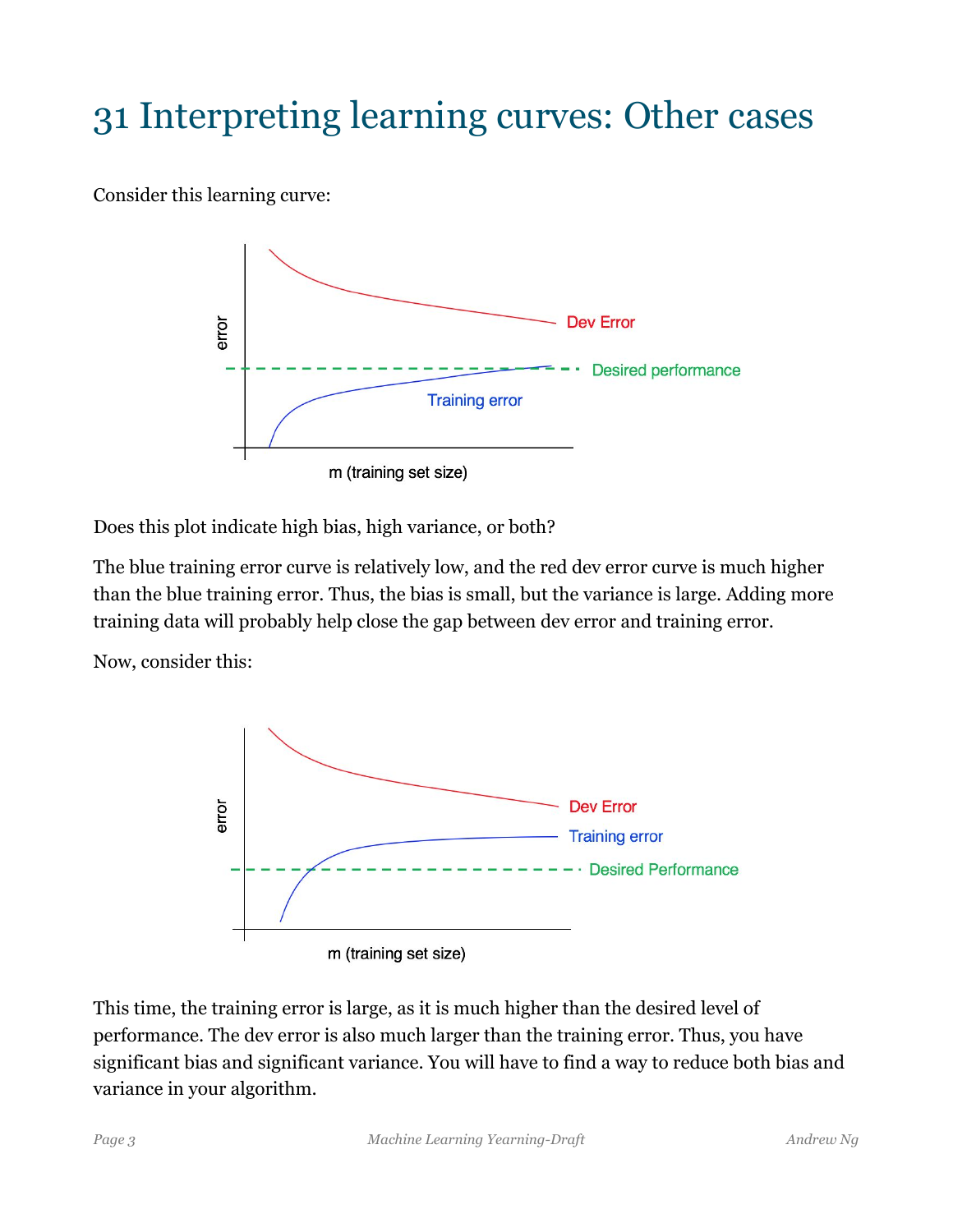## 32 Plotting learning curves

Suppose you have a very small training set of 100 examples. You train your algorithm using a randomly chosen subset of 10 examples, then 20 examples, then 30, up to 100, increasing the number of examples by intervals of ten. You then use these 10 data points to plot your learning curve. You might find that the curve looks slightly noisy (meaning that the values are higher/lower than expected) at the smaller training set sizes.

When training on just 10 randomly chosen examples, you might be unlucky and have a particularly "bad" training set, such as one with many ambiguous/mislabeled examples. Or, you might get lucky and get a particularly "good" training set. Having a small training set means that the dev and training errors may randomly fluctuate.

If your machine learning application is heavily skewed toward one class (such as a cat classification task where the fraction of negative examples is much larger than positive examples), or if it has a huge number of classes (such as recognizing 100 different animal species), then the chance of selecting an especially "unrepresentative" or bad training set is also larger. For example, if 80% of your examples are negative examples (y=0), and only 20% are positive examples  $(y=1)$ , then there is a chance that a training set of 10 examples contains only negative examples, thus making it very difficult for the algorithm to learn something meaningful.

If the noise in the training curve makes it hard to see the true trends, here are two solutions:

- Instead of training just one model on 10 examples, instead select several (say 3-10) different randomly chosen training sets of 10 examples by sampling with replacement*<sup>1</sup>* from your original set of 100. Train a different model on each of these, and compute the training and dev set error of each of the resulting models. Compute and plot the average training error and average dev set error.
- If your training set is skewed towards one class, or if it has many classes, choose a "balanced" subset instead of 10 training examples at random out of the set of 100. For example, you can make sure that 2/10 of the examples are positive examples, and 8/10 are

<sup>1</sup> Here's what sampling *with replacement* means: You would randomly pick 10 different examples out of the 100 to form your first training set. Then to form the second training set, you would again pick 10 examples, but without taking into account what had been chosen in the first training set. Thus, it is possible for one specific example to appear in both the first and second training sets. In contrast, if you were sampling *without replacement*, the second training set would be chosen from just the 90 examples that had not been chosen the first time around. In practice, sampling with or without replacement shouldn't make a huge difference, but the former is common practice.